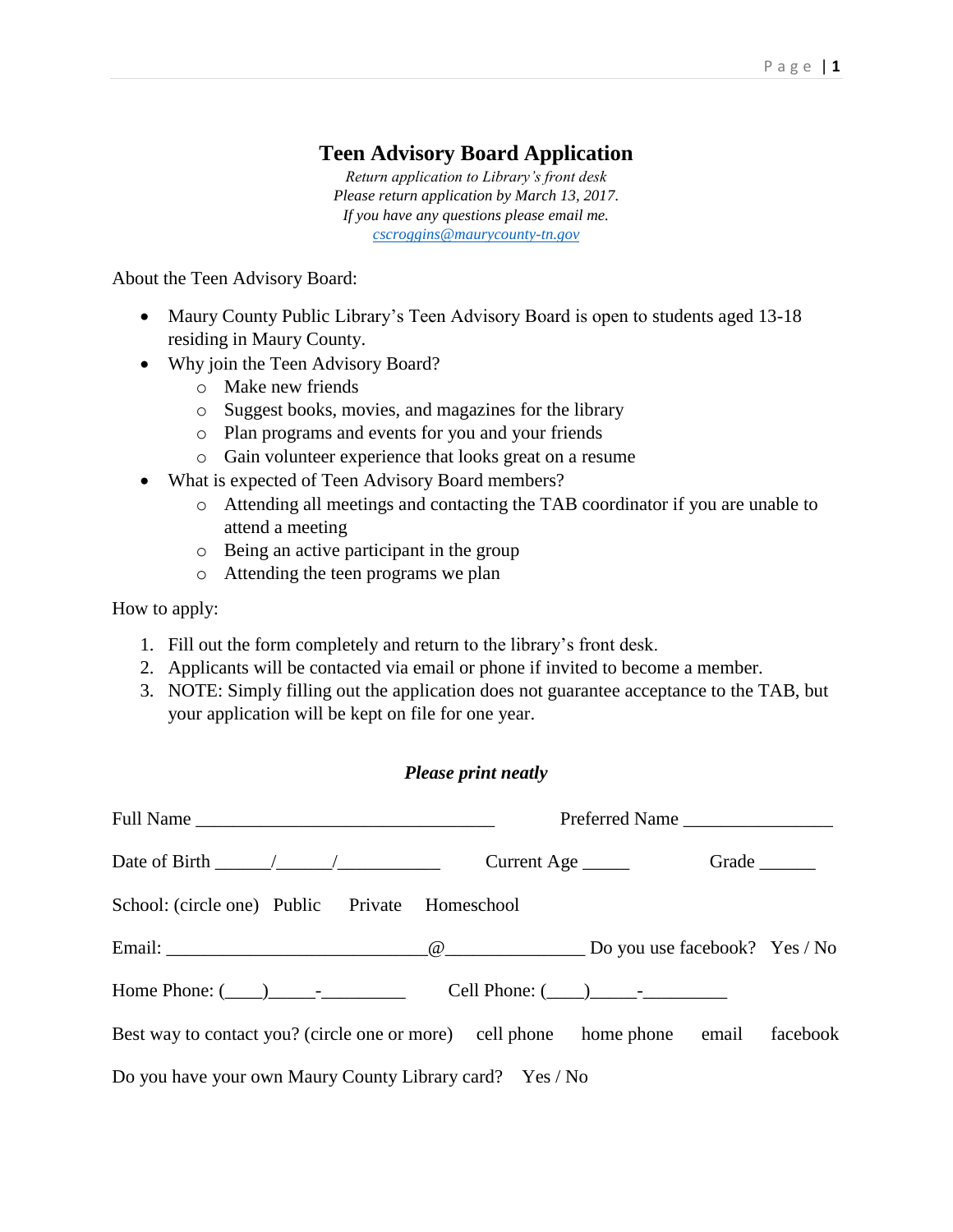#### How did you hear about the Teen Advisory Board?

### *Please answer the following questions.*

1. Why do you want to be on the Library's teen advisory board?

2. Would you be willing to review books, music or movies for publication on library's website or elsewhere?

3. What are some of your hobbies and interests? (Be sure to include clubs or sports).

4. Do you have any special talents or skills you think would be useful as a member of the Teen Advisory Board (public speaking, writing, graphic design, photography, etc)?